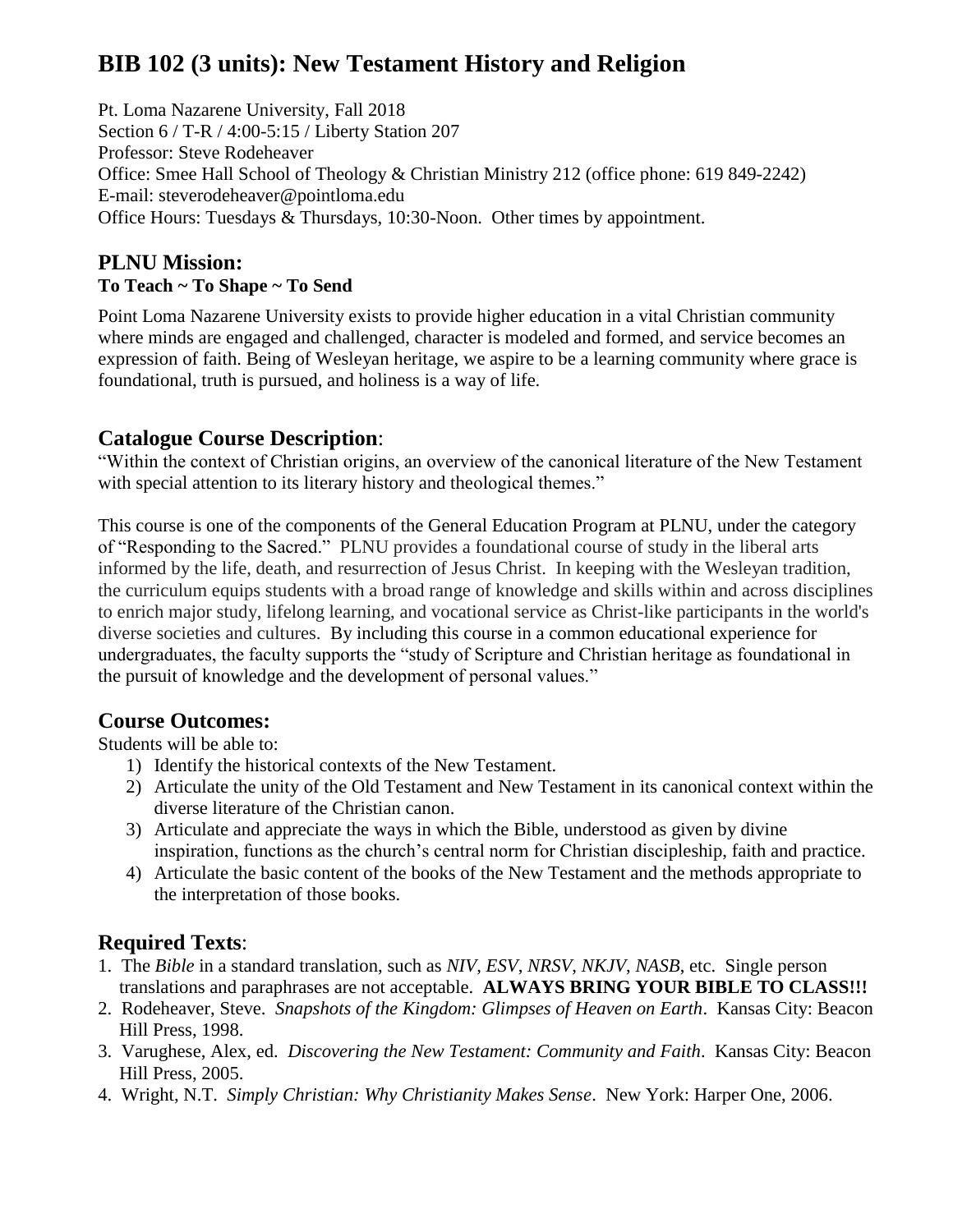### **Recommended**:

- 1. That you obtain a quality "Study Bible" such as the *NIV Study Bible* or the *ESV Study Bible* to name two.
- 2. Fee, Gordon and Douglas Stuart. *How to Read the Bible for All Its Worth: A Guide to Understanding the Bible*, 4th edition. Grand Rapids: Zondervan, 2003.

### **Course Requirements**:

- 1. **New Testament Reading.** There are ten New Testament reading assignments, each worth 10 points. You will report your reading percentage for each New Testament Reading assignment at the Midterm and the Final. You may only report what you have read this semester. This is worth **10%** of your grade.
- 2. **Response to** *Simply Christian* worth **10%. Due Thursday, September 20.**
- 3. **Two midterm exams**, **each worth 18%** of your grade.
- 4. A **five to six page paper**, worth **20%** of your grade, in which you interpret a New Testament passage. You may select your own passage but it must be approved by the prof. Further instructions for this paper will be given. **The paper is due in class on Thursday, November 15.**
- 5. A **"Kingdom of God" reflection paper**, worth **6%** of your grade, in which you reflect on the Kingdom of God in dialogue with the Gospels and with *Snapshots of the Kingdom*. Attention needs to be given to the eschatological tension of the Kingdom as well as the difference between heaven and the Kingdom of God. Length of paper is three pages. **Due Thursday, December 6.**
- 6. A **final comprehensive exam**, worth **18%** of your grade.
- 7. **Attend Class!!!** Attendance will be taken and school policies enforced. Regular and punctual attendance at all classes is considered essential to optimum academic achievement. If the student is absent from more than 10 percent of class meetings, the faculty member can file a written report which may result in de-enrollment. If the absences exceed 20 percent, the student may be deenrolled without notice until the university drop date or, after that date, receive the appropriate grade for their work and participation.

#### **Grade Scale:**

| A       | 93-100 | $\mathbf C$ | 73-76     |
|---------|--------|-------------|-----------|
| $A-$    | 92-90  | $C_{\Xi}$   | 70-72     |
| $B+$    | 87-89  | $D+$        | 67-69     |
| B       | 83-86  | D           | 63-66     |
| $B-$    | 80-82  | $D-$        | $60 - 62$ |
| $C_{+}$ | 77-79  | F           | $0 - 59$  |

### **PLNU Copyright Policy:**

Point Loma Nazarene University, as a non-profit educational institution, is entitled by law to use materials protected by the US Copyright Act for classroom education. Any use of those materials outside the class may violate the law.

### **PLNU Academic Honesty Policy:**

Students should demonstrate academic honesty by doing original work and by giving appropriate credit to the ideas of others. Academic dishonesty is the act of presenting information, ideas, and/or concepts as one's own when in reality they are the results of another person's creativity and effort. A faculty member who believes a situation involving academic dishonesty has been detected may assign a failing grade for that assignment or examination, or, depending on the seriousness of the offense, for the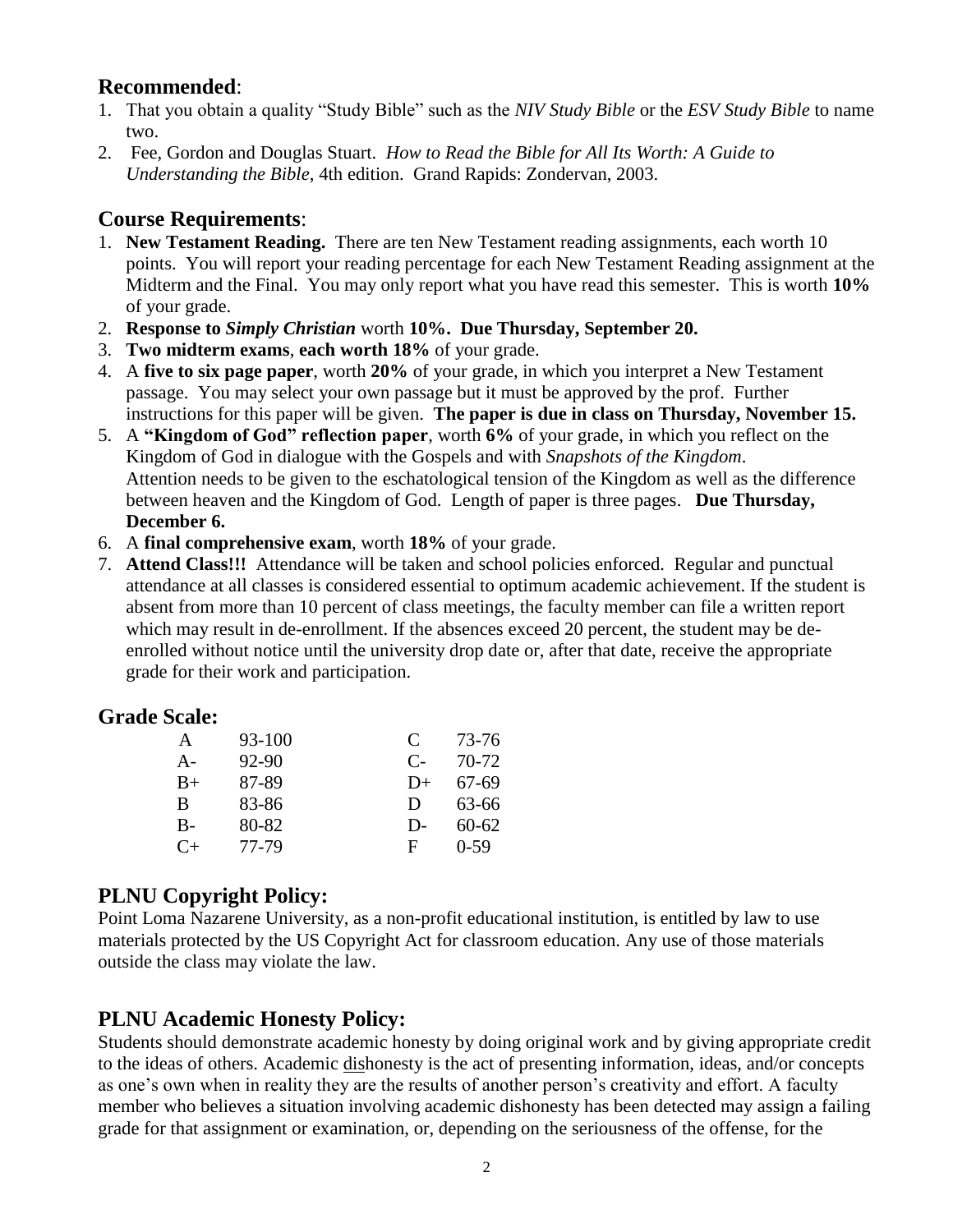course. Faculty should follow and students may appeal using the procedure in the university Catalog. See [Academic Policies](http://catalog.pointloma.edu/content.php?catoid=18&navoid=1278) for definitions of kinds of academic dishonesty and for further policy information.

# **PLNU Academic Accommodations Policy:**

If you have a diagnosed disability, please contact PLNU's Disability Resource Center (DRC) within the first two weeks of class to demonstrate need and to register for accommodation by phone at 619-849- 2486 or by e-mail at [DRC@pointloma.edu.](mailto:DRC@pointloma.edu) See [Disability Resource Center](http://www.pointloma.edu/experience/offices/administrative-offices/academic-advising-office/disability-resource-center) for additional information.

## **PLNU Attendance and Participation Policy:**

Regular and punctual attendance at all classes is considered essential to optimum academic achievement. If the student is absent from more than 10 percent of class meetings, the faculty member can file a written report which may result in de-enrollment. If the absences exceed 20 percent, the student may be de-enrolled without notice until the university drop date or, after that date, receive the appropriate grade for their work and participation. See [Academic Policies](http://catalog.pointloma.edu/content.php?catoid=18&navoid=1278) in the Undergraduate Academic Catalog.

### **Inclusive Language:**

The PLNU School of Theology and Christian Ministry is committed to the equality of women and men. Recognizing that people have often used language in ways that imply the exclusion or inferiority of women, the department urges students, faculty and staff to avoid sexist language in public discourse, in classroom discussions and especially in their writings.

### **Class Schedule and Assignments**:

All assignments are to be completed by the day they are listed.

| Week/        | Tuesday                        | Thursday                          |
|--------------|--------------------------------|-----------------------------------|
| Days         |                                |                                   |
| Week 1       | No Class. It's Monday Tuesday. |                                   |
| Aug. 28, 30  |                                |                                   |
|              |                                |                                   |
| Week 2       | Matthew                        | $Disc.N. T., ch. 1-2$             |
| Sept. 4, 6   |                                |                                   |
|              | Simply Christian, ch.1-4       |                                   |
|              |                                |                                   |
| Week 3       | Mark                           | Disc.N.T., ch.3-5                 |
| Sept. 11, 13 |                                |                                   |
|              | Simply Christian, ch.5-7       | Simply Christian, ch.8-12         |
|              |                                |                                   |
| Week 4       | Luke                           | Disc.N.T., ch.6-8                 |
| Sept. 18, 20 |                                |                                   |
|              | Simply Christian, ch.13-16     | <b>Simply Christian essay due</b> |
|              |                                |                                   |
| Week 5       |                                |                                   |
| Sept. 25, 27 |                                |                                   |
|              |                                |                                   |
| Week 6       | <b>Midterm Exam 1</b>          |                                   |
| Oct. 2, 4    |                                |                                   |